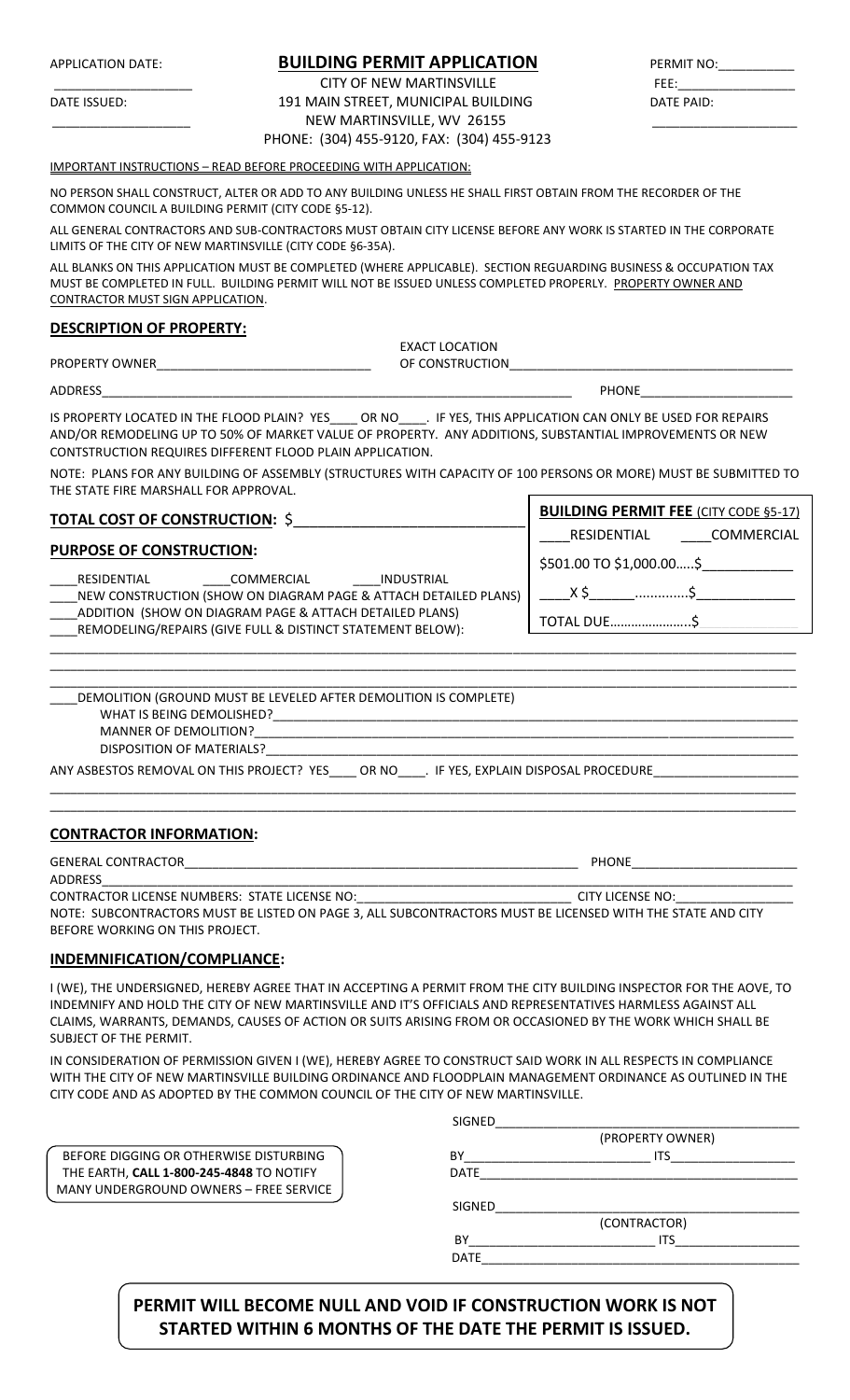## **CITY OF NEW MARTINSVILLE BUILDING PERMIT APPLICATION – PAGE 2**



#### USE SPACE BELOW AS OUTLINE OF LOT (SHOW ANY EXISTING STRUCTURES). SKETCH IN PROPOSED CONSTRUCTION. SHOW STREET NAME(S) ON OUTSIDE OF BLOCK. ARCHITECTURAL DRAWING MUST BE ATTACHED ON ALL COMMERCIAL OR INDUSTRIAL BUILDING BUT WE REQUIRE THIS SKETCH SO THAT SET-BACKS, ETC. CAN BE READILY SEEN.

LOT(S) SIZE: SHOW ANY EASEMENTS OR  $X_{\text{max}} = \frac{1}{2}$  S.F. S.F. BUILDING: WIDTH\_ LENGTH\_\_\_\_\_\_\_\_\_\_\_\_\_ HEIGHT\_\_\_\_\_\_\_\_\_\_\_\_\_ SETBACKS FROM PROPERTY LINE: FRONT\_\_\_\_\_\_\_\_\_\_\_\_\_\_ REAR\_\_\_\_\_\_\_\_\_\_\_\_\_\_\_\_ LEFT SIDE\_\_\_\_\_\_\_\_\_\_\_\_ RIGHT SIDE\_\_\_\_\_\_\_\_\_\_\_ NOTE: CORNER LOTS SHALL HAVE A SIDE SETBACK OF THE SAME DIMENSION AS FRONT SETBACK. DOES BUILDING COMPLY WITH FIRE REGULATIONS? YES \_\_\_\_\_ NO\_\_\_ HOW CLOSE TO NEAREST FIRE HYDRANT? \_\_\_\_\_\_\_\_\_\_\_FT. ADDITIONAL INFORMATION: WATER AND SEWER LOCATIONS TO BE FURNISHED TO THE WATER & SEWER DEPARTMENT AT THE TIME OF ISTALLATION. APPLY FOR TAPS AND THE BILLING OFFICE IN THE MUNICIPAL BUILDING.

> ELECTRIC SERVICE: APPLY FOR SERVICE AT THE BILLING OFFICE IN THE MUNICIPAL BUILDING IS IN CITY DISTRIBUTION SYSTEM AREA.

\_\_\_\_\_\_\_\_\_\_\_\_\_\_\_\_\_\_\_\_\_\_\_\_\_\_\_\_\_\_\_\_\_\_\_\_\_\_\_\_\_\_\_\_\_\_\_\_\_\_\_\_\_\_\_\_\_\_\_\_\_\_\_\_\_\_\_\_\_\_\_\_\_\_\_\_\_\_\_\_\_\_\_\_\_\_\_\_\_\_\_\_\_\_\_\_\_\_\_\_\_\_\_\_\_\_\_\_ \_\_\_\_\_\_\_\_\_\_\_\_\_\_\_\_\_\_\_\_\_\_\_\_\_\_\_\_\_\_\_\_\_\_\_\_\_\_\_\_\_\_\_\_\_\_\_\_\_\_\_\_\_\_\_\_\_\_\_\_\_\_\_\_\_\_\_\_\_\_\_\_\_\_\_\_\_\_\_\_\_\_\_\_\_\_\_\_\_\_\_\_\_\_\_\_\_\_\_\_\_\_\_\_\_\_\_\_ \_\_\_\_\_\_\_\_\_\_\_\_\_\_\_\_\_\_\_\_\_\_\_\_\_\_\_\_\_\_\_\_\_\_\_\_\_\_\_\_\_\_\_\_\_\_\_\_\_\_\_\_\_\_\_\_\_\_\_\_\_\_\_\_\_\_\_\_\_\_\_\_\_\_\_\_\_\_\_\_\_\_\_\_\_\_\_\_\_\_\_\_\_\_\_\_\_\_\_\_\_\_\_\_\_\_\_\_

ADDITIONAL INFORMATION FROM APPLICANT: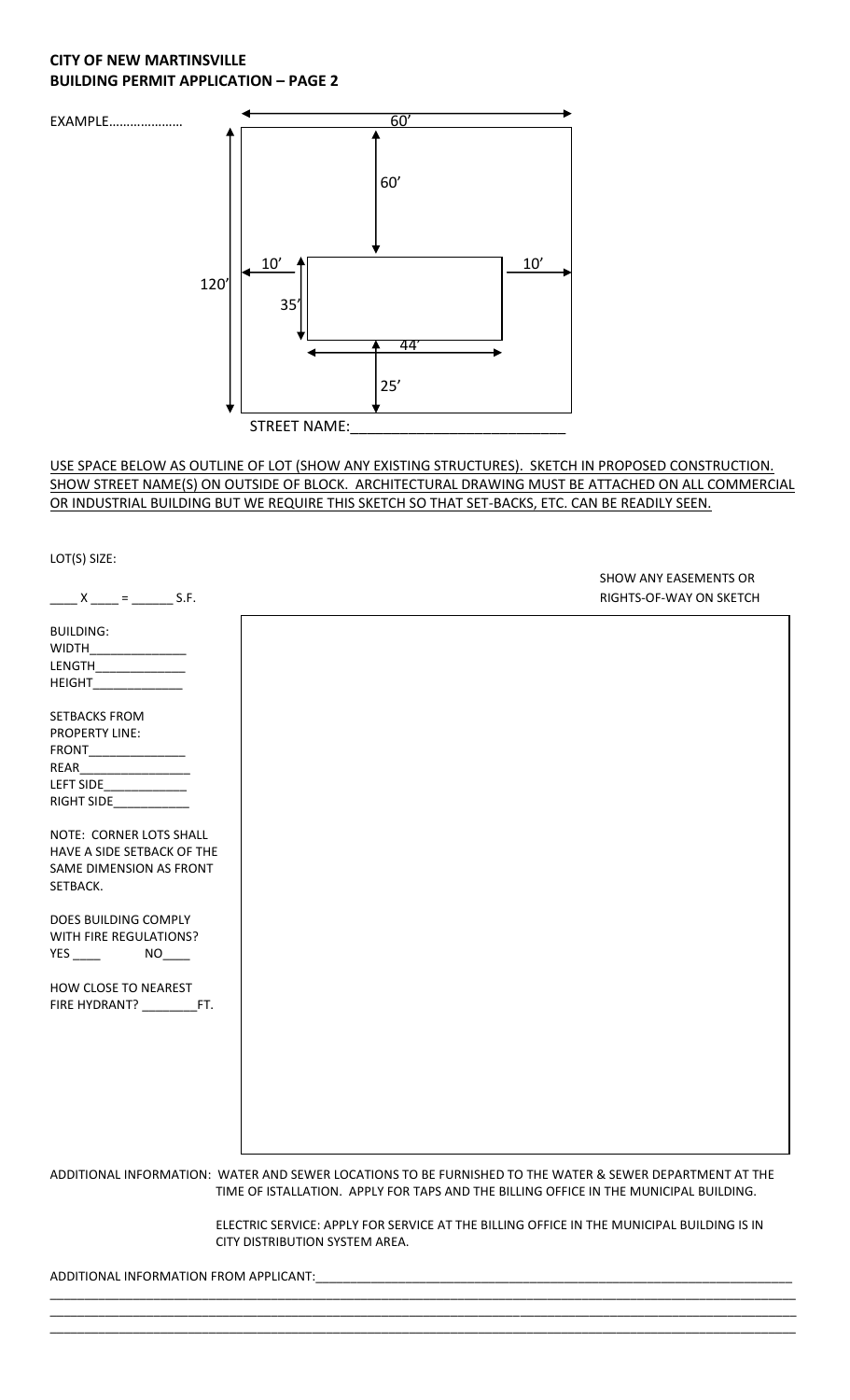## **CITY OF NEW MARTINSVILLE BUILDING PERMIT APPLICATION – PAGE 3**

#### BUSINESS & OCCUPATION TAX INFORMATION:

OWNER IS REQUIRED TO SEE THAT CITY BUSINESS & OCCUPATION TAX IS PAID IN FULL BEFORE FINAL PAYMENT IS MADE TO GENERAL CONTRACTOR AND/OR INDIVIDUAL CONTRACTOR NOT AFFILIATED WITH GENERAL CONTRACTOR. GENERAL CONSTRACTOR SHALL BE RESPONSIBLE FOR SEEING THAT HIS SUBCONTRACTORS PAY THE CITY BUSINESS & OCCUPATION TAX AND SHOULD WITHHOLD FROM FINAL PAYMENT UNTIL PAID. A TAX RELEASE MUST BE OBTAINED FROM CITY RECORDER.

#### CITY LICENSE:

ALL CONTRACTORS AND SUBCONTRACTORS MUST OBTAIN A CITY LICENSE BEFORE DOING ANY WORK IN THE CORPORATE LIMITS OF THE CITY OC NEW MARTINSVILLE. LICENSES CAN BE PURCHASED FROM CITY RECORDER…COST \$75.50/FISCAL YEAR.

#### THIS SECTION TO BE COMPLETED BY GENERAL CONTRACTOR:

| LIST OF SUB - CONTRACTORS ON THIS PROJECT: |  |
|--------------------------------------------|--|
|                                            |  |
|                                            |  |
|                                            |  |
|                                            |  |
|                                            |  |
|                                            |  |
|                                            |  |
|                                            |  |
|                                            |  |
|                                            |  |
|                                            |  |
|                                            |  |
|                                            |  |
|                                            |  |
|                                            |  |
|                                            |  |
|                                            |  |
|                                            |  |
|                                            |  |
|                                            |  |
|                                            |  |
|                                            |  |
|                                            |  |
|                                            |  |

#### **ALL SUB-CONTRACTORS MUST BE LISTED. IF MORE ROOM IS NEEDED PLEASE USE BACK OF THIS SHEET.**

Responsibility for City of New Martinsville Business & Occupation Tax payments is hereby acknowledged.

\_\_\_\_\_\_\_\_\_\_\_\_\_\_\_\_\_\_\_\_\_\_\_\_\_\_\_\_\_\_\_\_\_\_\_\_\_\_\_\_\_\_\_\_\_\_\_\_\_\_\_\_\_\_\_\_\_\_\_ (GENERAL CONTRACTOR)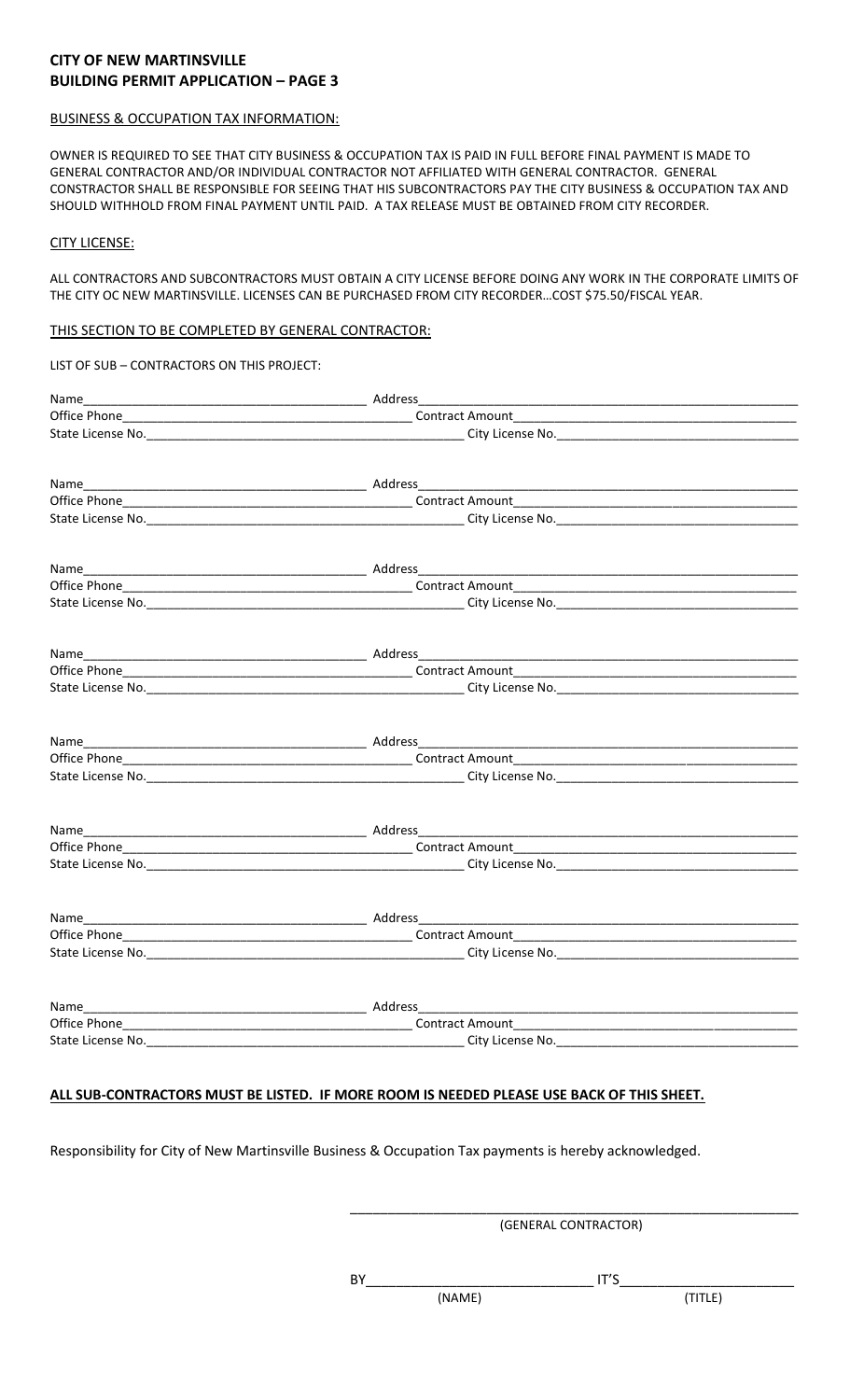# **CITY OF NEW MARTINSVILLE BUILDING PERMIT APPLICATION - PAGE 4**

(NEW CONSTRUCTION, GARAGES, POOLS, STORAGE BUILDING, ANY ADDITIONS TO BUILDING AND DEMOLITION)

## CITY DEPARTMENT HEAD APPROVAL (NEW CONSTRUCTION ONLY):

| (ELECTRIC DEPARTMENT MANAGER)  |                                                                                   |
|--------------------------------|-----------------------------------------------------------------------------------|
|                                |                                                                                   |
|                                |                                                                                   |
|                                |                                                                                   |
|                                |                                                                                   |
|                                |                                                                                   |
| (FIRE CHIEF)                   |                                                                                   |
|                                |                                                                                   |
|                                |                                                                                   |
|                                |                                                                                   |
|                                |                                                                                   |
|                                |                                                                                   |
|                                |                                                                                   |
| (STREET COMMISSIONER)          |                                                                                   |
|                                |                                                                                   |
|                                | ,一个人的人都是一个人的人,我们就是一个人的人,我们就是一个人的人,我们就是一个人的人,我们就是一个人的人,我们就是一个人的人,我们就是一个人的人,我们就是一个人 |
|                                |                                                                                   |
|                                |                                                                                   |
|                                |                                                                                   |
| (WATER & SEWER SUPERINTENDENT) |                                                                                   |
|                                |                                                                                   |
|                                |                                                                                   |
|                                |                                                                                   |
|                                |                                                                                   |
|                                |                                                                                   |
| <b>FINAL APPROVAL:</b>         |                                                                                   |
|                                | DATE:                                                                             |

(BUILDING AND SAFETY INSPECTOR)

NOTE:

# ALL PRECEDING PAGES MUST BE COMPLETED BEFORE BUILDING PERMIT IS ISSUED.

# **BUILDING PERMIT MUST BE POSTED BEFORE ANY WORK IS STARTED.**